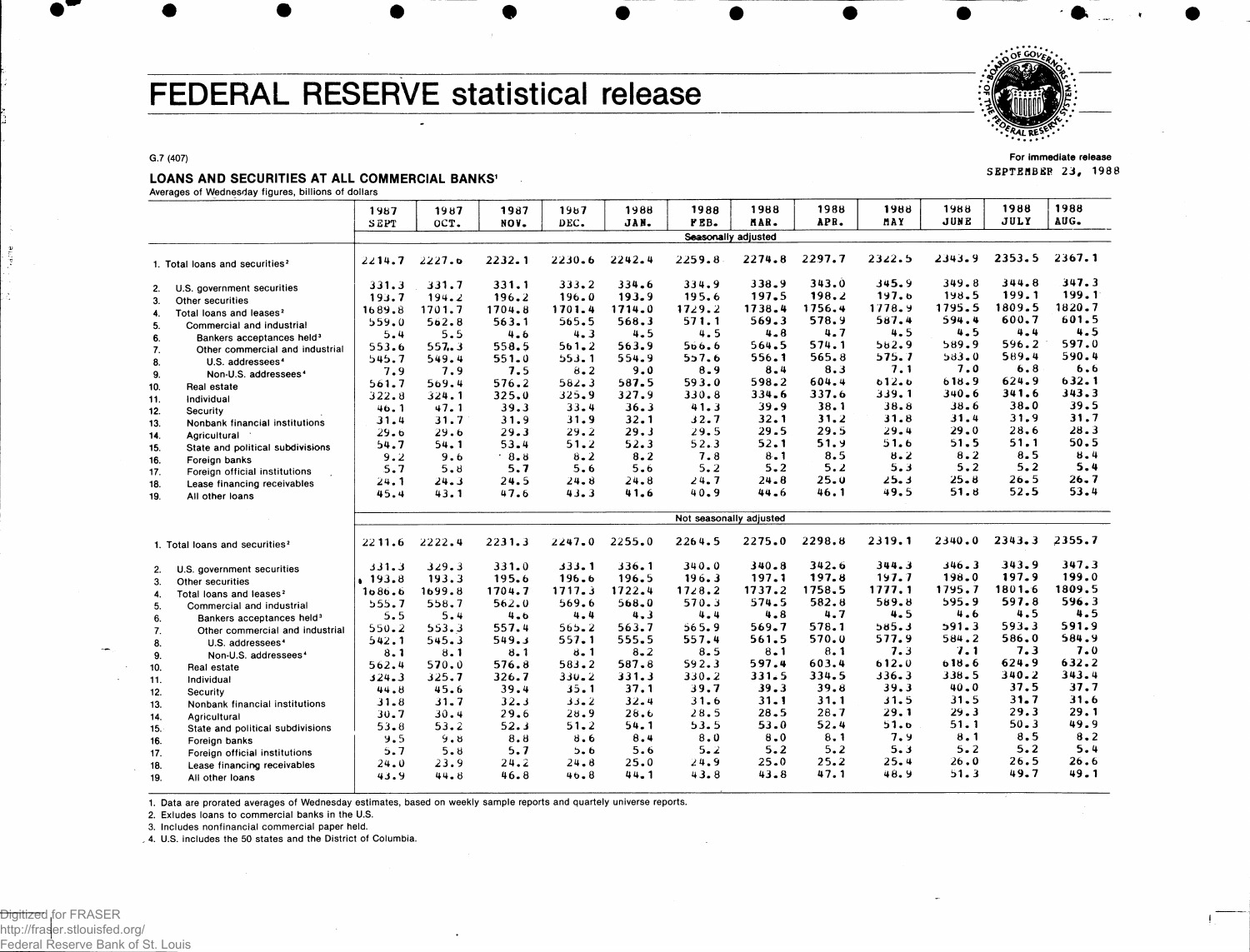#### G.7 (407)A

#### LOANS AND SECURITIES AT DOMESTICALLY CHARTERED COMMERCIAL BANKS

Averages of Wednesday figures, billions of dollars

|     |                                       | 1987       | 1987                    | 1987     | 1987    | 1988     | 1988   | 1988                | 1988   | 1988     | 1988      | 1988     | 1988   |
|-----|---------------------------------------|------------|-------------------------|----------|---------|----------|--------|---------------------|--------|----------|-----------|----------|--------|
|     |                                       | SEPT       | OCT.                    | NOV.     | DEC.    | JAN.     | FEB.   | MAR.                | APR.   | HAY.     | JUNE      | JULY     | AUG.   |
|     |                                       |            |                         |          |         |          |        | Seasonally adjusted |        |          |           |          |        |
|     | 1. Total loans and securities         | 2071.0     | 2082.1                  | 2085.7   | 2082.8  | 2089.6   | 2103.5 | 2118.5              | 2138.0 | 2156.9   | 2172.9    | 2180.8   | 2195.2 |
| 2.  | U.S. government securities            | 319.7      | 320.7                   | 319.6    | 322.3   | 323.8    | 324.0  | 327.7               | 331.8  | 334.1    | 337.8     | 332.1    | 334.1  |
| 3.  | Other securities                      | 179.6      | 179.8                   | 181.7    | 181.0   | 177.6    | 179.1  | 181.0               | 181.9  | 182.3    | 182.9     | 184.0    | 183.7  |
| 4.  | Total loans and leases                | 1, 71, 7   | 1581.6                  | 1584.4   | 1579.4  | 1588.1   | 1600.3 | 1609.8              | 1624.3 | 1640.5   | 1652.1    | 1664.7   | 1677.4 |
| 5.  | Commercial and industrial             | 471.2      | 473.1                   | 474.0    | 474.0   | 475.2    | 476.2  | 476.1               | 482.8  | 486.1    | 489.2     | 493.3    | 494.1  |
| 6.  | Bankers acceptances held              | $2 - 3$    | 2.3                     | 2.2      | 2.0     | 2.1      | 2.1    | 2.3                 | 2.4    | 2.1      | 2.0       | 2.1      | 2.0    |
| 7.  | Other commercial and industrial       | 468.8      | 470.8                   | 471.9    | 472.0   | 473.1    | 474.1  | 473.8               | 480.3  | 483.9    | 487.1     | 491.2    | 492.1  |
| 8.  | U.S. addressees                       | 465.7      | 467.9                   | 469.2    | 470.0   | 470.0    | 471.3  | 471.0               | 477.5  | 481.1    | 484.2     | 488.4    | 489.5  |
| 9.  | Non-U.S. addressees                   | $3 - 1$    | 2.9                     | 2.7      | $2 - 0$ | 3.1      | 2.9    | 2.8                 | 2.8    | $2 - 8$  | 3.0       | $2 - 8$  | 2.7    |
| 10. | <b>Real estate</b>                    | 551.7      | 559.5                   | 566.0    | 571.3   | 576.1    | 580.6  | 585.6               | 591.4  | 599.2    | 605.3     | 611.6    | 618.9  |
| 11. | Individual                            | 322.5      | 323.8                   | 324.7    | 325.6   | 327.6    | 330.4  | 334.2               | 337.3  | 338.8    | $340 - 3$ | 341.3    | 343.0  |
| 12. | Security                              | 43.1       | 44.3                    | 36.6     | 31.3    | 34.3     | 38.8   | 37.6                | 35.9   | 36.7     | 36.3      | 35.6     | 37.4   |
| 13. | Nonbank financial institutions        | 26.4       | 26.6                    | 26.8     | 27.1    | 27.0     | 26.9   | $26 - 8$            | 26.4   | 26.7     | 26.4      | 26.9     | 26.5   |
| 14. | Agricultural                          | 29.6       | 29.6                    | 29.3     | 29.2    | 29.3     | 29.5   | 29.5                | 29.5   | 29.4     | 29.0      | $28 - 6$ | 28.3   |
| 15. | State and political subdivisions      | 54.7       | 54.1                    | 53.4     | 51.2    | 52.3     | 52.3   | $52 - 1$            | 51.9   | 51.6     | 51.5      | 51.1     | 50.5   |
| 16. | Foreign banks                         | 5.3        | 5.5                     | 5.0      | 4.4     | 4.6      | 4.1    | 4.1                 | 4.4    | 4.2      | 4.2       | 4.8      | 4.9    |
| 17. | Foreign official institutions         | 3.1        | $3 - 2$                 | 3.1      | 3.0     | 2.7      | 2.6    | 2.5                 | 2.4    | $2 - 3$  | $2 - 2$   | 2.1      | 2.2    |
| 18. | Lease financing receivables           | 24.1       | 24.3                    | 24.5     | 24.8    | 24.8     | 24.7   | $24 - 8$            | 25.0   | 25.3     | 25.8      | 26.5     | 26.7   |
| 19. | All other loans                       | 40.1       | 37.6                    | 40.9     | 37.6    | 34.1     | 34.2   | 36.5                | 37.3   | $40 - 2$ | 41.8      | 42.9     | 45.0   |
|     |                                       |            | Not seasonally adjusted |          |         |          |        |                     |        |          |           |          |        |
|     | 1. Total loans and securities         | $2067 - 3$ | 2077.9                  | 2084.8   | 2094.7  | 2100.4   | 2107.4 | 2116.8              | 2139.1 | 2155.5   | 2170.3    | 2173.9   | 2187.5 |
|     |                                       |            |                         |          |         |          |        |                     |        |          |           |          |        |
| 2.  | U.S. government securities            | 320.1      | 318.5                   | 319.9    | 322.1   | 324.9    | 328.4  | 328.9               | 331.1  | 332.3    | 334.3     | 331.8    | 334.9  |
| 3.  | Other securities                      | 179.4      | 178.5                   | 181.0    | 181.6   | 180.4    | 180.0  | 180.7               | 182.0  | 182.6    | 182.8     | 182.5    | 183.4  |
| 4.  | Total loans and leases                | 1567.8     | 1580.9                  | 1583.8   | 1591.0  | 1595.1   | 1599.0 | 1607.2              | 1626.1 | 1640.6   | 1653.3    | 1659.6   | 1669.2 |
| 5.  | Commercial and industrial             | 467.3      | 469.8                   | 472.6    | 476.0   | 474.2    | 475.8  | 479.2               | 486.4  | 489.8    | 491.3     | 492.1    | 491.0  |
| 6.  | Bankers acceptances held <sup>3</sup> | $2 - 3$    | 2.3                     | 2.2      | 2.1     | 2.1      | 2.1    | $2 - 4$             | 2.3    | $2 - 2$  | 2.1       | $2 - 0$  | 2.0    |
| 7.  | Other commercial and industrial       | 465.0      | 467.5                   | 470.3    | 473.9   | 472.1    | 473.6  | 476.8               | 484.1  | 487.7    | 489.1     | 490.1    | 489.1  |
| 8.  | U.S. addressees <sup>4</sup>          | 402.1      | 404.5                   | 467.4    | 470.9   | 469.1    | 470.7  | 474.2               | 481.4  | 485.1    | 486.6     | 487.5    | 486.6  |
| 9.  | Non-U.S. addressees <sup>4</sup>      | 2.9        | 3.0                     | 2.9      | 3.0     | 3.1      | 3.0    | 2.7                 | 2.7    | 2.6      | 2.6       | 2.6      | 2.5    |
| 10. | Real estate                           | 552.5      | 560.1                   | 566.6    | 572.2   | 576.5    | 579.9  | 584.8               | 590.5  | 598.6    | 605.1     | 611.6    | 618.9  |
| 11. | Individual                            | 324.0      | 325.4                   | 326.4    | 329.9   | 331.0    | 329.9  | 331.2               | 334.2  | 336.0    | 338.2     | 339.9    | 343.1  |
| 12. | Security                              | 41.7       | 43.0                    | 36.9     | 32.4    | 34.7     | 37.3   | 37.1                | 37.7   | 37.4     | 37.8      | 35.4     | 35.9   |
| 13. | Nonbank financial institutions        | 26.6       | 26.5                    | 27.1     | 27.8    | 27.1     | 26.4   | 26.1                | 26.3   | $26 - 6$ | 26.6      | 26.7     | 26.6   |
| 14. | Agricultural                          | $30 - 7$   | 30.4                    | 29.6     | 28.9    | $28 - 6$ | 28.5   | 28.5                | 28.7   | 29.1     | 29.3      | 29.3     | 29.1   |
| 15. | State and political subdivisions      | 53.8       | 53.2                    | 52.3     | 51.2    | 54.1     | 53.5   | 53.0                | 52.4   | 51.6     | 51.1      | 50.3     | 49.9   |
| 16. | Foreign banks                         | 5.3        | 5.5                     | 5.0      | 4.6     | 4.8      | 4.3    | $4 - 0$             | 4.2    | 4.1      | 4.2       | 4.8      | 4.7    |
| 17. | Foreign official institutions         | 3.1        | 3.2                     | 3.1      | 3.0     | 2.7      | 2.6    | $2 - 5$             | 2.4    | 2.3      | 2.2       | 2.1      | 2.2    |
| 18. | Lease financing receivables           | $24 - 0$   | 23.9                    | $24 - 2$ | 24.8    | 25.0     | 24.9   | $25 - 0$            | 25.2   | 25.4     | 26.0      | 26.5     | 26.6   |
| 19. | All other loans                       | 38.9       | 39.9                    | 40.1     | 40.1    | 36.3     | 36.0   | 35.8                | 38.1   | 39.7     | 41.5      | 40.9     | 41.2   |

1. Data are prorated averages of Wednesday estimates for domestically chartered insured banks, based on weekly sample reports and quarterly universe reports.

2. Exludes loans to commercial banks in the U.S.

3. Includes nonfinancial commercial paper held.

4. U.S. includes the 50 states and the District of Columbia.